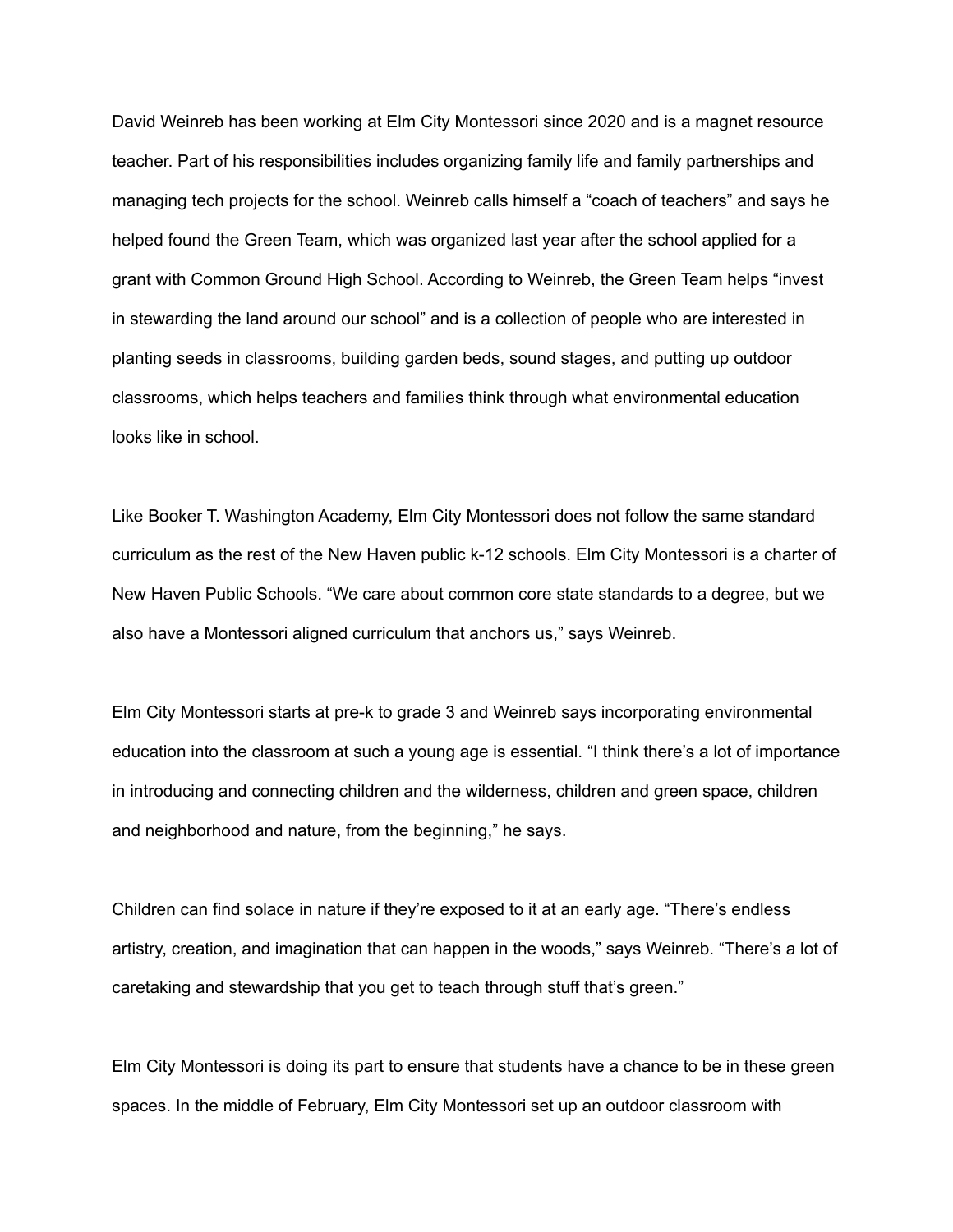benches to establish a new space for the pre-k and kindergarten students. Additionally, Weinreb says the school is launching a seventh-grade program that is land-based. "Our seventh grade exists for the first time this year. They are raising chickens for the first time this past year."

Weinreb says there's also a full-time environmental educator, Gammy Moses, at the school. "Our students spend time outdoors and have an outdoor curriculum that Gammy is creating," he says. "There are several classrooms that have seeds and have animals and help teach children how to grow stuff. There are classrooms that are doing the farm work, helping to care for the beds that are outside."

Prior to working at Elm City Montessori, Weinreb worked at Fair Haven School for four years. In 2016, he was involved on a project to develop a schoolyard habitat. Weinreb and his team applied for a habitat grant funded by Common Ground School. "We applied, got it and with that, we had several thousand dollars to play with to plant native plants, but also to take over a space that was formerly grass," says Weinreb. With the grant money, Weinreb helped install an arbor and picnic tables and reached out to the New Haven Land Trust to become a community garden. They also built nine garden beds and began utilizing a greenhouse to grow seeds. "We got a lot of families involved, both with the initiation and the caretaking of the space over time," says Weinreb.

This project allowed students to strengthen their connection to their community and their school. Weinreb says his class was especially involved in the project. "My students were all Spanish-speaking newcomers," says Weinreb. "A lot of them had come from places where they lived rurally, where they had connections to plants and farming techniques and came with a lot of expertise. I think sometimes there's a trope that urban children don't like green spaces and plants and dirt, but that was absolutely not the experience of my children."